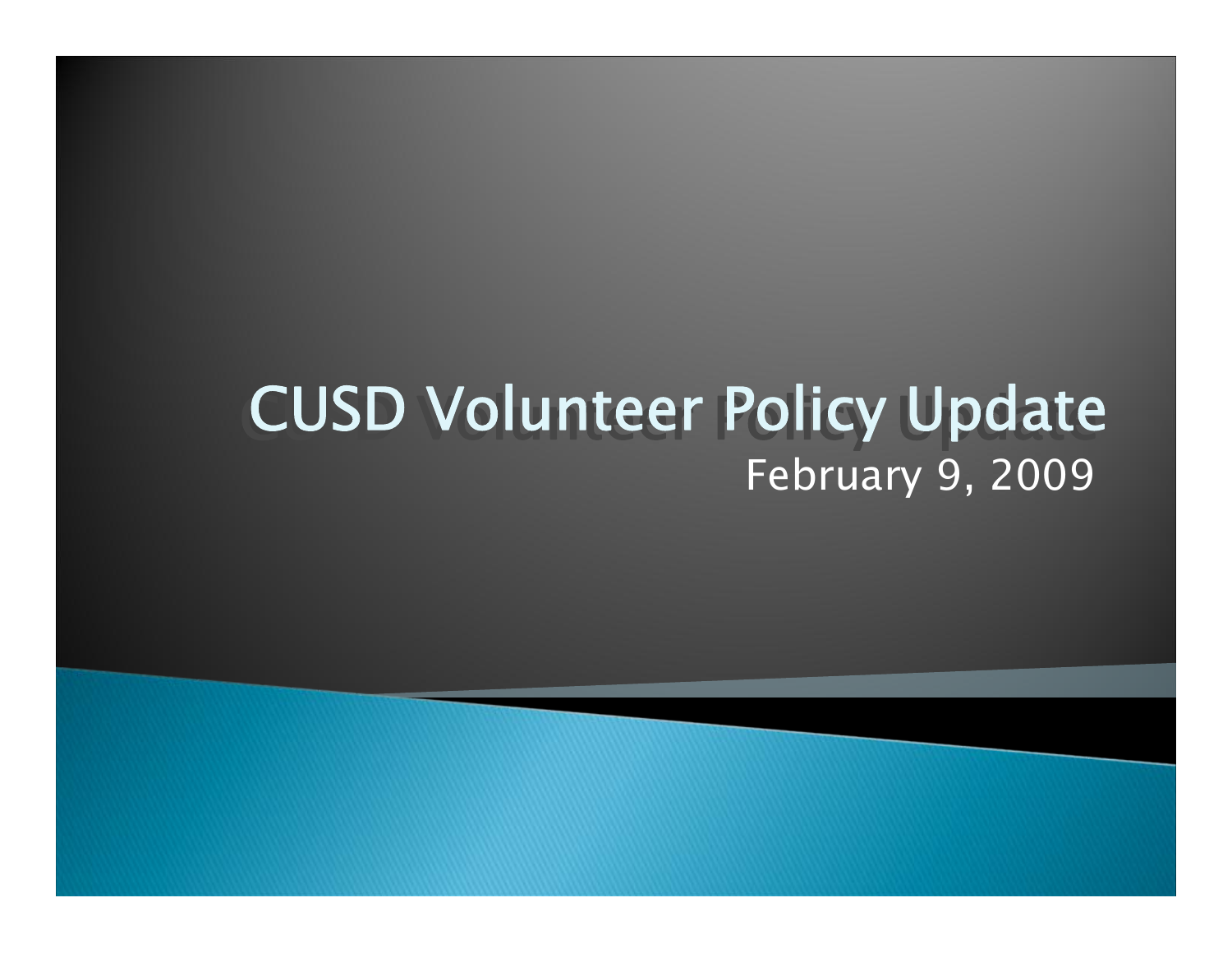# Key Areas of Focus

**Review volunteer policy** requirements & procedures `Discuss school procedures for non-enrolled siblings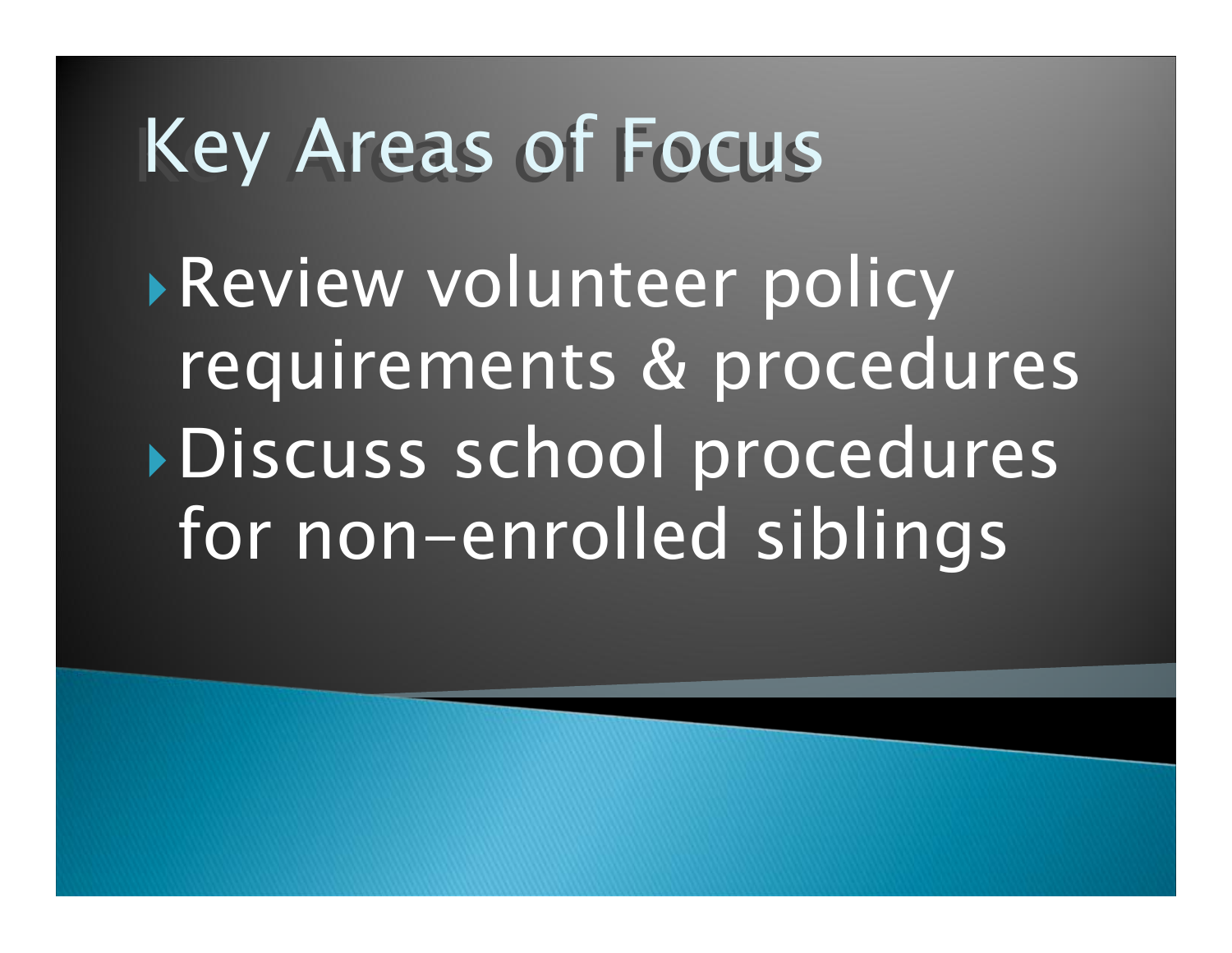### Volunteer Policy Volunteer Policy History of Implementation History of Implementation

• Major District Objective (MDO) - 2007

Provide a safe, orderly, clean and healthy environment at each school site .

Adoption of BP 1240

Volunteer Assistance – establishment of procedures to protect the safety of students and adults, ensuring that all volunteers who work directly with students on a regular basis have tuberculosis testing and an appropriate criminal record check.

 $\blacksquare$ Implementation December 1, 2008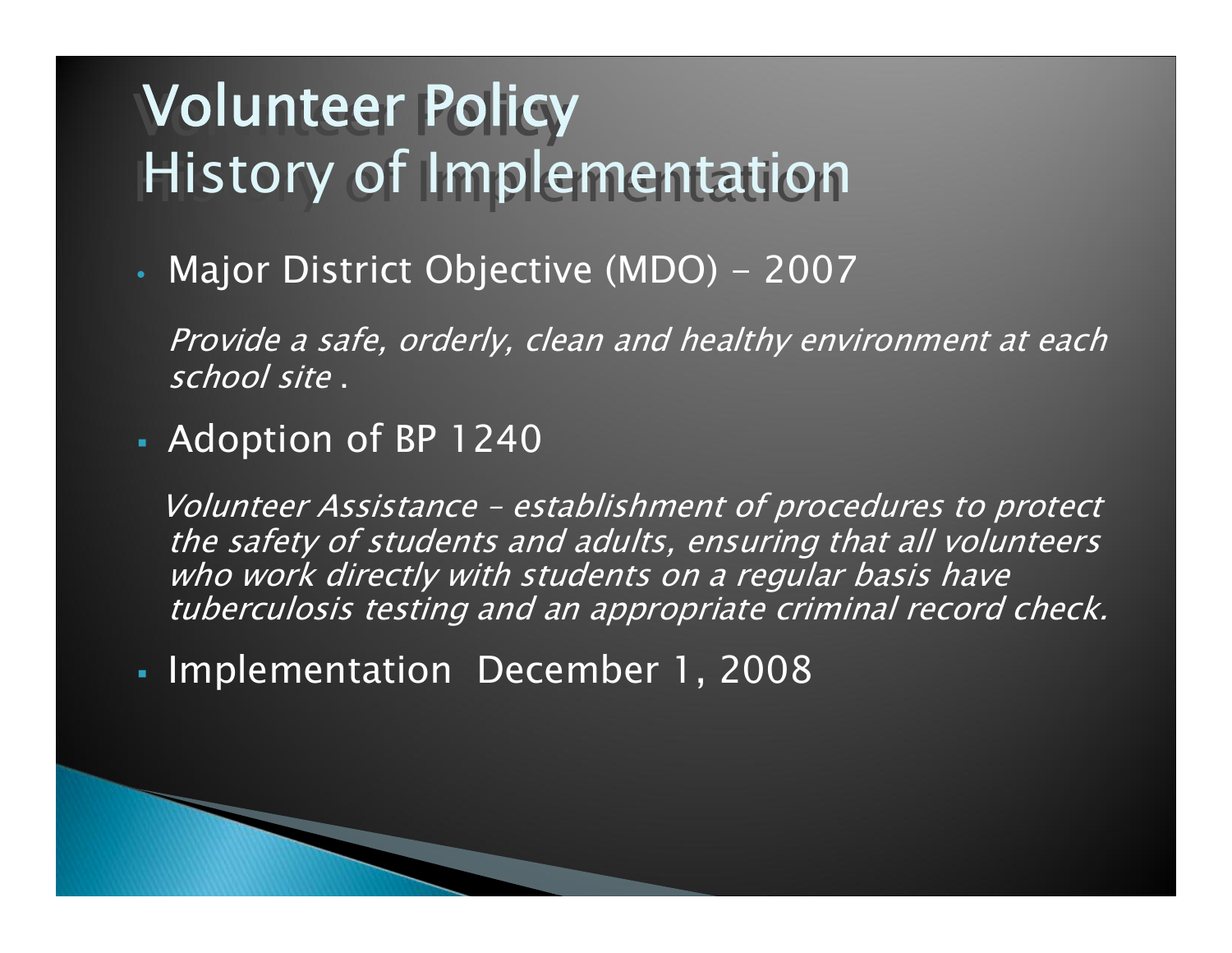# **Volunteer Definition**

- A parent, community member or other adult who assists at a school site or program on a regular or semi-regular basis.
- Those who help on a one-time basis transporting or working with children without the direct oversight of certificated staff.
- Parents who observe or visit their child at school on a regular basis for more than 15 minutes at a time.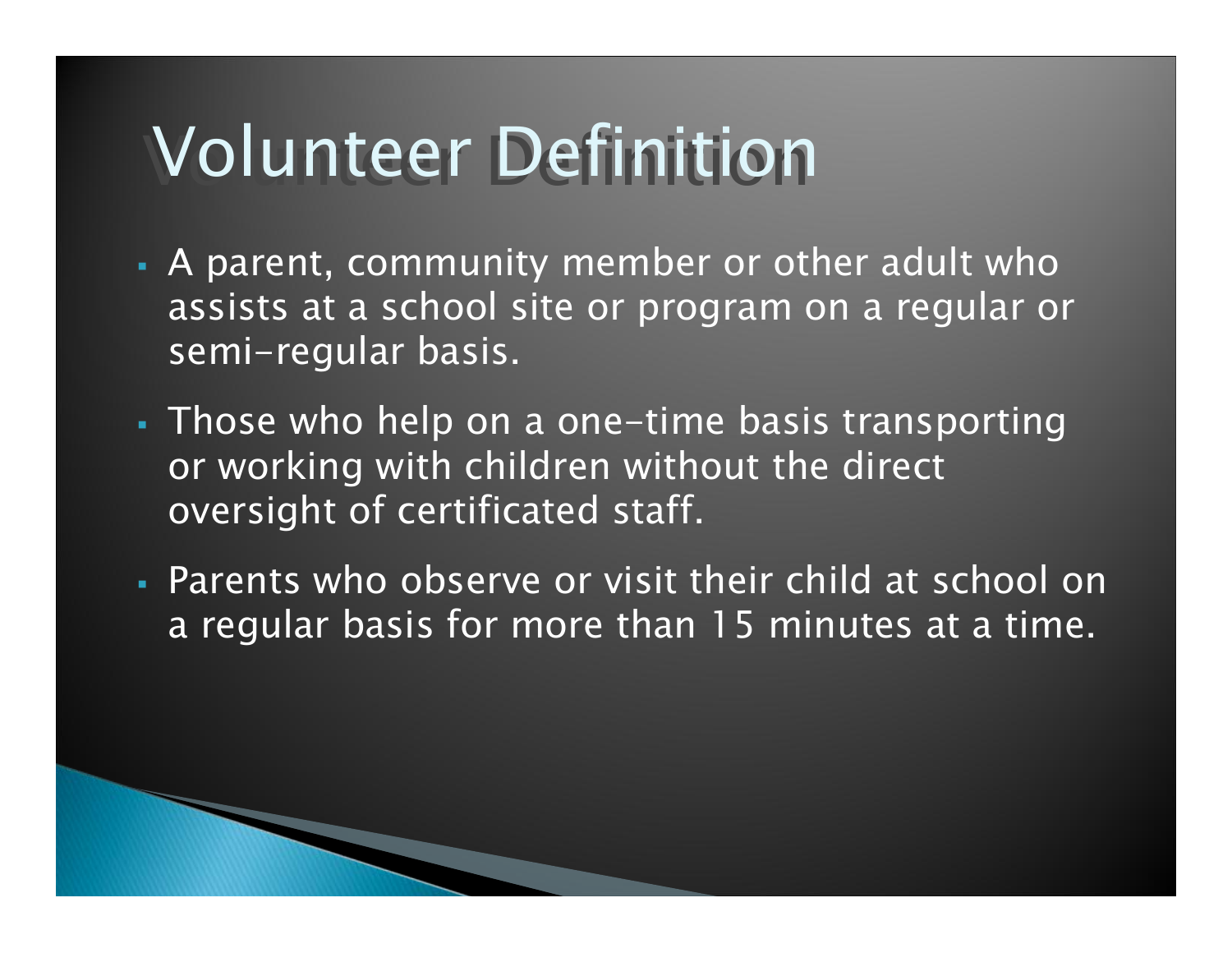## Volunteer Requirements

All ongoing volunteers are required to:

- Sign In/Out at the school office
- Display Volunteer Badge Sign Volunteer Application Form/Handbook Receive clearance through the DOJ Submit appropriate TB screening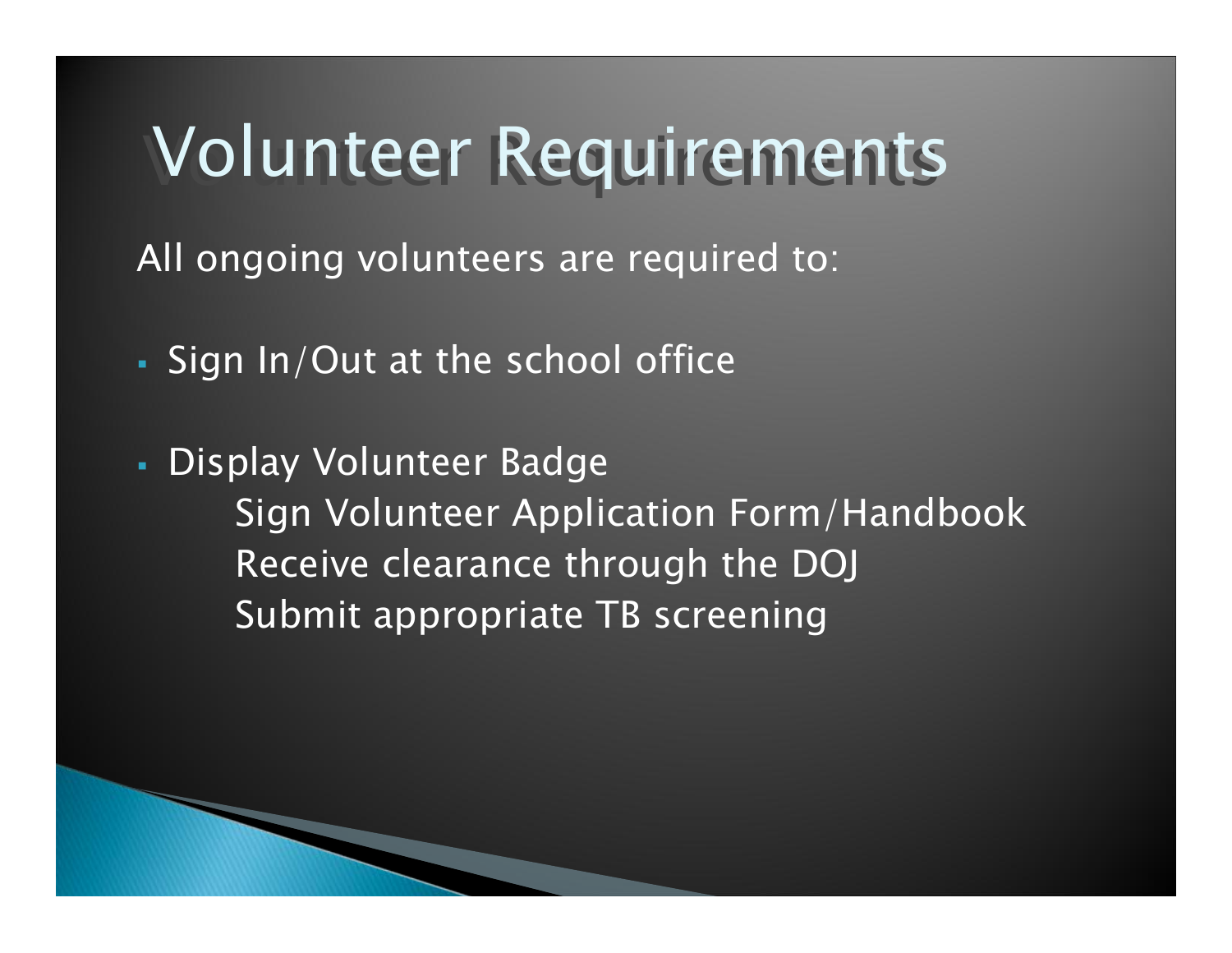## How does CUSD compare?

Data Collected From OC Register September 26, 2008

| <b>DISTRICT</b>        | <b>FINGERPRINT</b> | <b>SEX</b><br><b>OFFENDER</b> | <b>TB</b>              |
|------------------------|--------------------|-------------------------------|------------------------|
| <b>Anaheim City</b>    | 1:1 Tutoring       | <b>No</b>                     | 1:1 Tutoring           |
| <b>Anaheim Union</b>   | Yes                | <b>No</b>                     | Yes                    |
| Brea-Olinda Union      | <b>No</b>          | Yes                           | Some                   |
| <b>Buena Park</b>      | <b>No</b>          | Yes                           | <b>No</b>              |
| Capistrano USD         | <b>Yes</b>         | <b>Yes</b>                    | Yes                    |
| Centralia              | Some (long-term)   | <b>No</b>                     | Some (long-term)       |
| <b>Cypress</b>         | <b>No</b>          | Yes                           | Some (regular<br>work) |
| <b>Fountain Valley</b> | <b>No</b>          | Yes                           | Yes                    |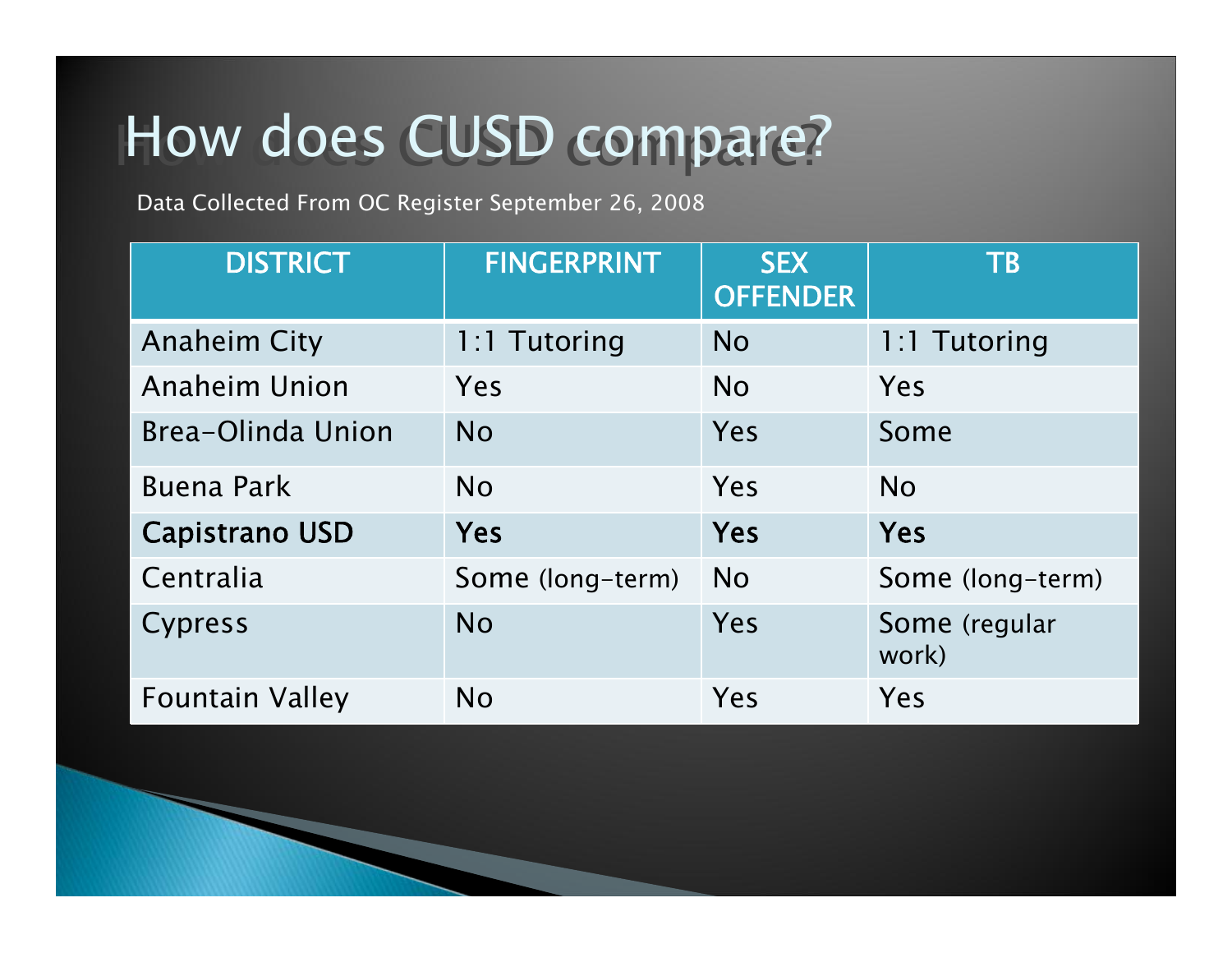#### How does CUSD compare? (cont'd)

Data Collected From OC Register September 26, 2008

| <b>DISTRICT</b>         | <b>FINGERPRINT</b>         | <b>SEX OFFENDER</b>                   | <b>TB</b>   |
|-------------------------|----------------------------|---------------------------------------|-------------|
| <b>Fullerton</b>        | Some (overnight)           | <b>No</b>                             | <b>No</b>   |
| <b>Garden Grove</b>     | Some<br>(extracurricular)  | Yes                                   | Yes         |
| <b>Huntington Beach</b> | <b>No</b>                  | <b>No</b>                             | Yes         |
| Irvine                  | <b>No</b>                  | Yes                                   | <b>No</b>   |
| Laguna Beach            | Yes                        | <b>No</b>                             | Yes         |
| <b>Newport Mesa</b>     | Some (limited<br>contact)  | <b>Optional (limited)</b><br>contact) | Yes         |
| Oceanview               | <b>No</b>                  | Encouraged                            | <b>Yes</b>  |
| Orange                  | Most $(5+)$<br>hours/week) | Some                                  | <b>Most</b> |
| Placentia Yorba Linda   | Some (PTA<br>exempt)       | <b>No</b>                             | Some        |
| Saddleback Valley       | Most (regular<br>contact)  | Yes                                   | <b>Most</b> |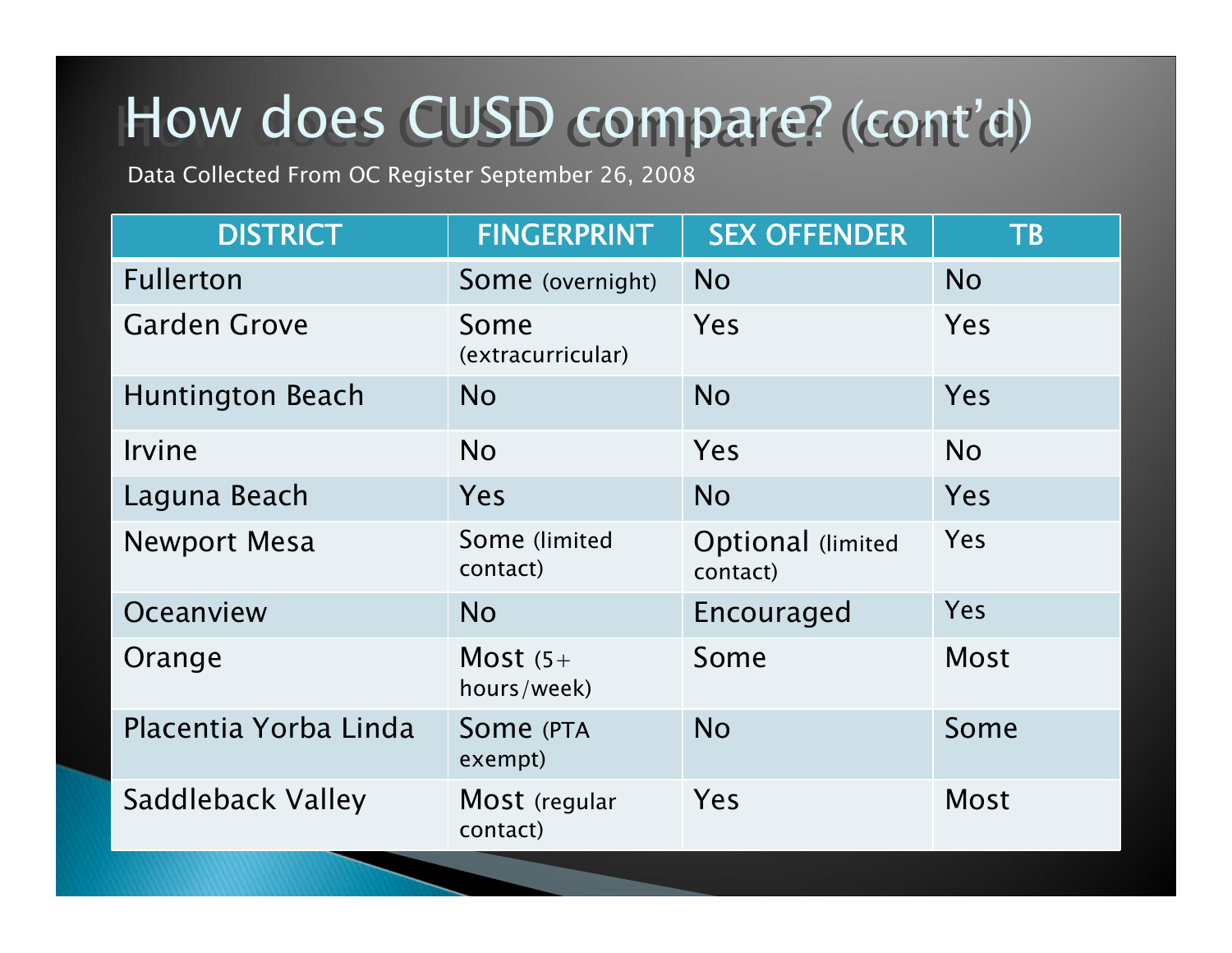## Show Me the Numbers

**Total Volunteers Processed** (as of 1/9/09): 6802

` Pending: 182

See page 7 in handout

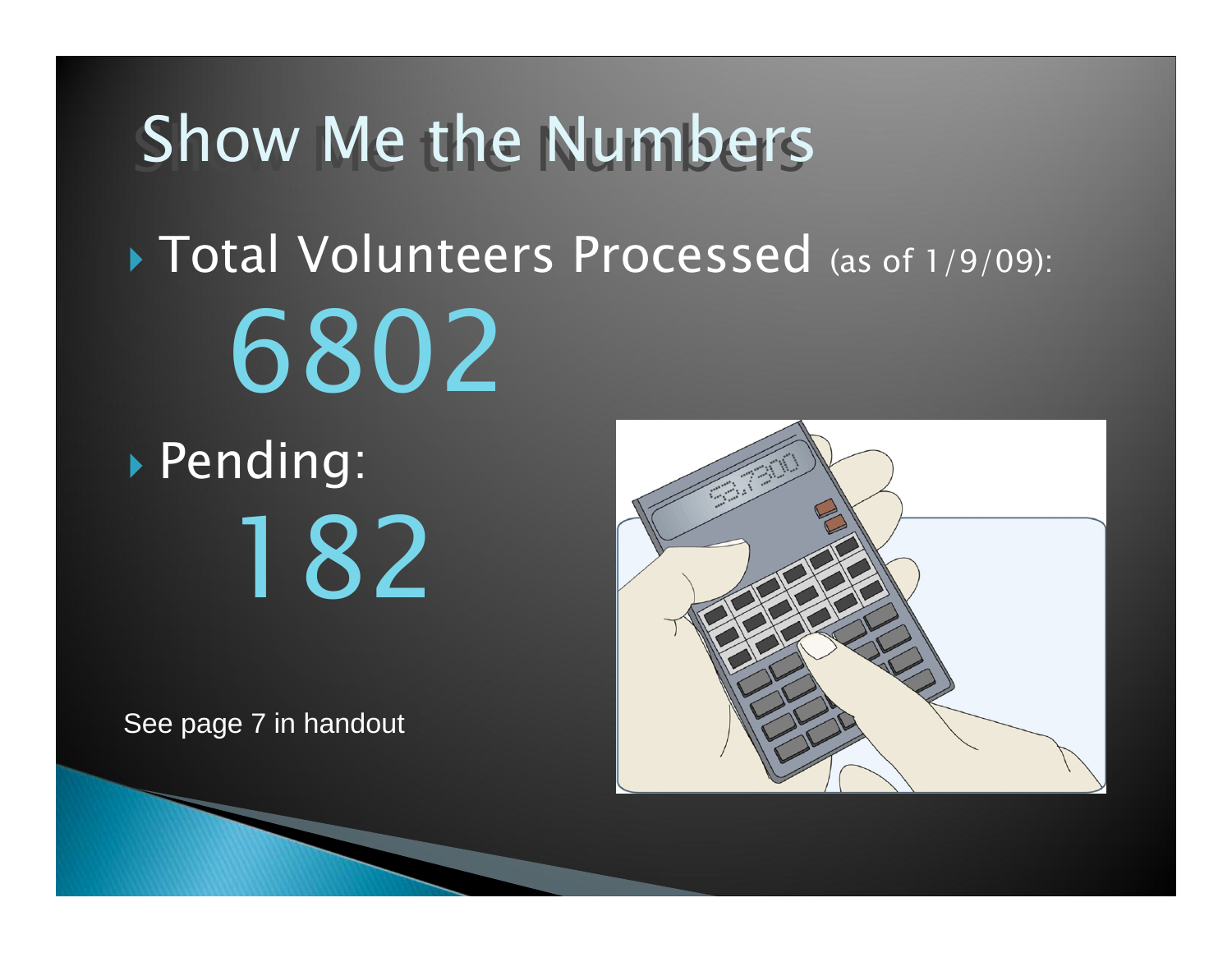## Sibling Policy

#### Ed. Code Chapter 1.5 – Parent Involvement

Volunteers work with the approval and under the direct supervision of the teacher.

#### CUSD Volunteer Handbook

As a general rule, younger siblings should not accompany parent volunteers to school when they are volunteering. Pre-schoolers and younger siblings can be a distraction to students, staff, and parent volunteers in the classroom. Additionally, younger siblings need to be supervised carefully for their own safety in the school environment. Some of the equipment that is used by volunteers should not be accessible and is not safe for pre-schoolers (laminating machines, paper cutters, scissors, staplers, copy machines, etc.).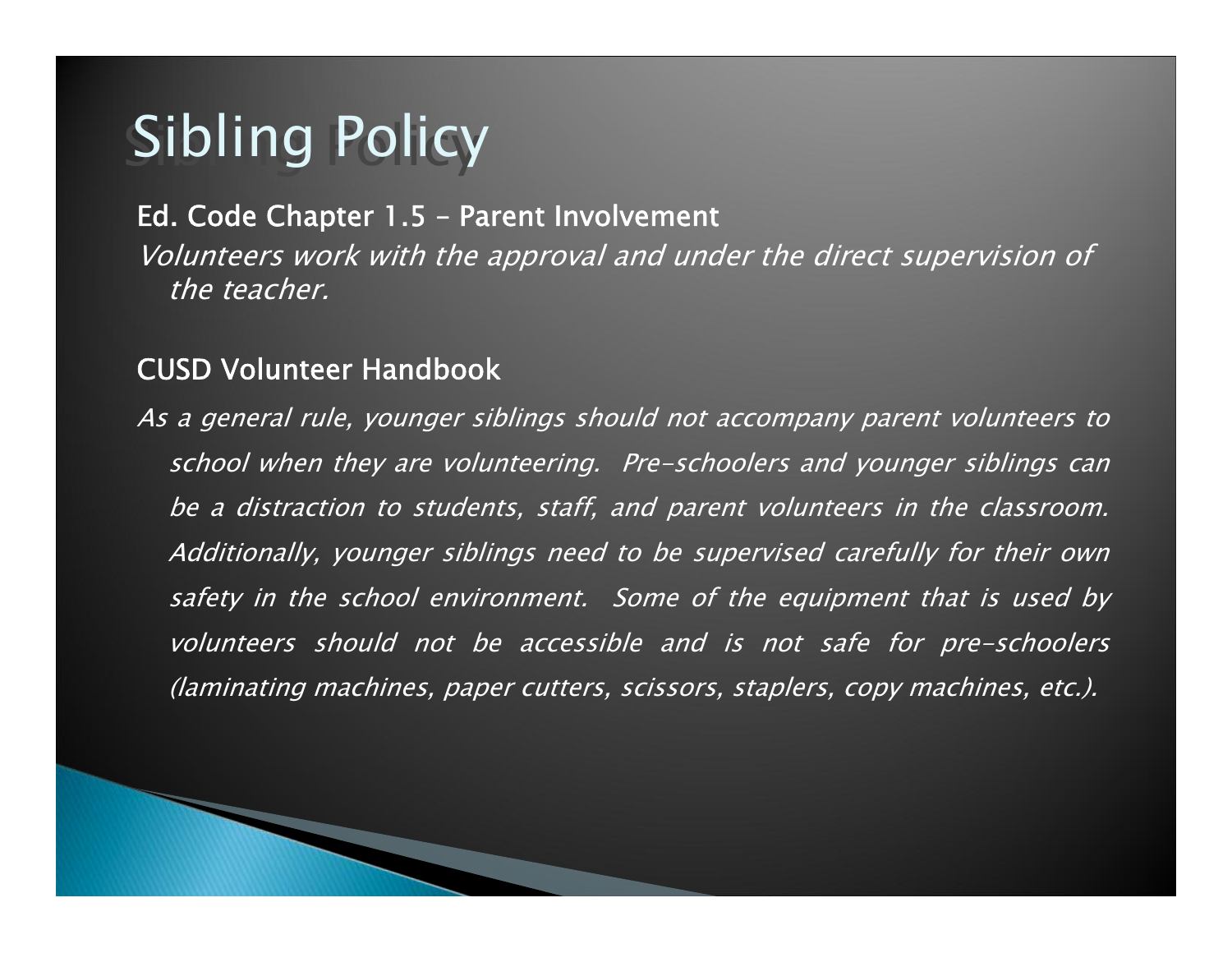### School Data

| Ladera Ranch<br><b>Ambuehl</b><br><b>Las Flores MS</b><br><b>Barcelona Hills</b><br>es<br>Qualified<br><b>Niguel Hills Middle</b><br><b>Bathgate</b><br><b>Benedict</b><br><b>ANHS</b><br><b>School</b><br><b>Bergeson</b><br><b>Castille</b><br><b>Wagon Wheel</b><br><b>Shorecliffs Middle</b><br>Chaparral<br>Concordia<br><b>School</b><br><b>BAMS</b><br><b>Crown Valley</b><br><b>Hidden Hills</b><br>Vista del Mar<br>Las Palmas<br><b>CVHS</b><br>Lobo<br><b>Middle School</b><br><b>Del Obispo</b><br><b>Malcom</b><br><b>SCHS</b><br>Kinoshita<br><b>Moulton</b><br><b>THS</b><br>Las Flores<br><b>Oak Grove</b><br><b>Tijeras Creek</b><br><b>Oso Grande</b><br>San Juan<br><b>Arroyo Vista</b><br><b>Palisades</b><br><b>Wood Canyon</b><br><b>Reilly</b><br><b>RH Dana ENF</b><br><b>RH Dana</b><br>Don Juan Avila |  |                      |  |  |  |  |  |
|---------------------------------------------------------------------------------------------------------------------------------------------------------------------------------------------------------------------------------------------------------------------------------------------------------------------------------------------------------------------------------------------------------------------------------------------------------------------------------------------------------------------------------------------------------------------------------------------------------------------------------------------------------------------------------------------------------------------------------------------------------------------------------------------------------------------------------|--|----------------------|--|--|--|--|--|
|                                                                                                                                                                                                                                                                                                                                                                                                                                                                                                                                                                                                                                                                                                                                                                                                                                 |  |                      |  |  |  |  |  |
|                                                                                                                                                                                                                                                                                                                                                                                                                                                                                                                                                                                                                                                                                                                                                                                                                                 |  |                      |  |  |  |  |  |
|                                                                                                                                                                                                                                                                                                                                                                                                                                                                                                                                                                                                                                                                                                                                                                                                                                 |  |                      |  |  |  |  |  |
|                                                                                                                                                                                                                                                                                                                                                                                                                                                                                                                                                                                                                                                                                                                                                                                                                                 |  |                      |  |  |  |  |  |
|                                                                                                                                                                                                                                                                                                                                                                                                                                                                                                                                                                                                                                                                                                                                                                                                                                 |  |                      |  |  |  |  |  |
|                                                                                                                                                                                                                                                                                                                                                                                                                                                                                                                                                                                                                                                                                                                                                                                                                                 |  |                      |  |  |  |  |  |
|                                                                                                                                                                                                                                                                                                                                                                                                                                                                                                                                                                                                                                                                                                                                                                                                                                 |  |                      |  |  |  |  |  |
|                                                                                                                                                                                                                                                                                                                                                                                                                                                                                                                                                                                                                                                                                                                                                                                                                                 |  |                      |  |  |  |  |  |
|                                                                                                                                                                                                                                                                                                                                                                                                                                                                                                                                                                                                                                                                                                                                                                                                                                 |  |                      |  |  |  |  |  |
|                                                                                                                                                                                                                                                                                                                                                                                                                                                                                                                                                                                                                                                                                                                                                                                                                                 |  |                      |  |  |  |  |  |
|                                                                                                                                                                                                                                                                                                                                                                                                                                                                                                                                                                                                                                                                                                                                                                                                                                 |  |                      |  |  |  |  |  |
|                                                                                                                                                                                                                                                                                                                                                                                                                                                                                                                                                                                                                                                                                                                                                                                                                                 |  |                      |  |  |  |  |  |
|                                                                                                                                                                                                                                                                                                                                                                                                                                                                                                                                                                                                                                                                                                                                                                                                                                 |  |                      |  |  |  |  |  |
|                                                                                                                                                                                                                                                                                                                                                                                                                                                                                                                                                                                                                                                                                                                                                                                                                                 |  |                      |  |  |  |  |  |
|                                                                                                                                                                                                                                                                                                                                                                                                                                                                                                                                                                                                                                                                                                                                                                                                                                 |  | <b>Vista Del Mar</b> |  |  |  |  |  |
| Laguna Niguel                                                                                                                                                                                                                                                                                                                                                                                                                                                                                                                                                                                                                                                                                                                                                                                                                   |  |                      |  |  |  |  |  |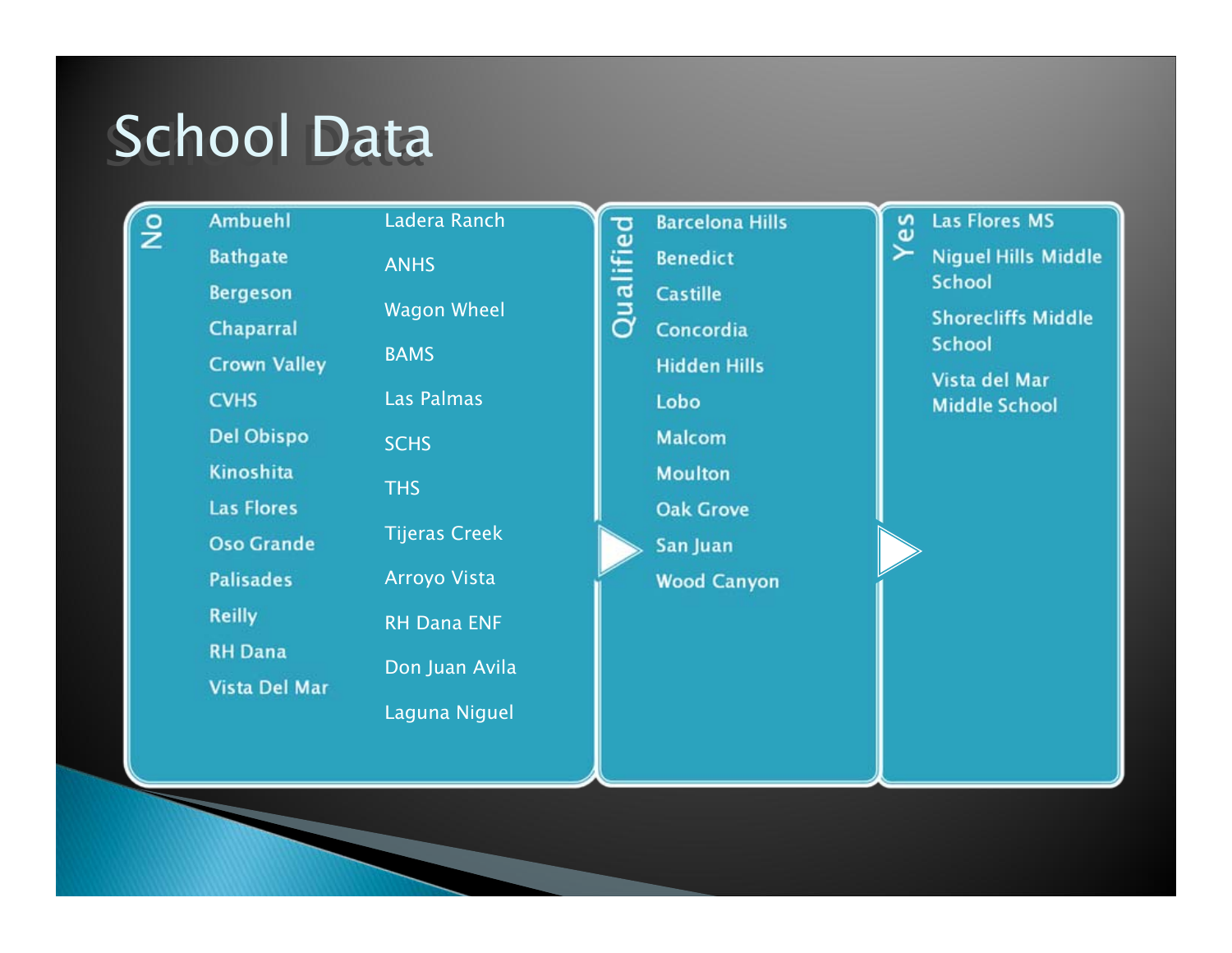## General Comments

#### Positives

- $\blacktriangleright$  Tremendous work initially, but recent reports indicate process moving smoothly.
- ` Parents expressed appreciation for more stringent controls.
- $\blacktriangleright$  Success with on-site fingerprint/TB testing.
- $\blacktriangleright$  Some schools provided  $\blacktriangleright$ financial assistance.
	- PTA, SSC, Title I

#### Concerns

- $\blacktriangleright$  Deterrent for families who do not want to undergo DOJ checks
	- privacy, cost, etc.
- $\blacktriangleright$  Secondary schools noted more difficulty in recruiting volunteers due to policy.
- $\blacktriangleright$  Tracking and monitoring on ongoing basis